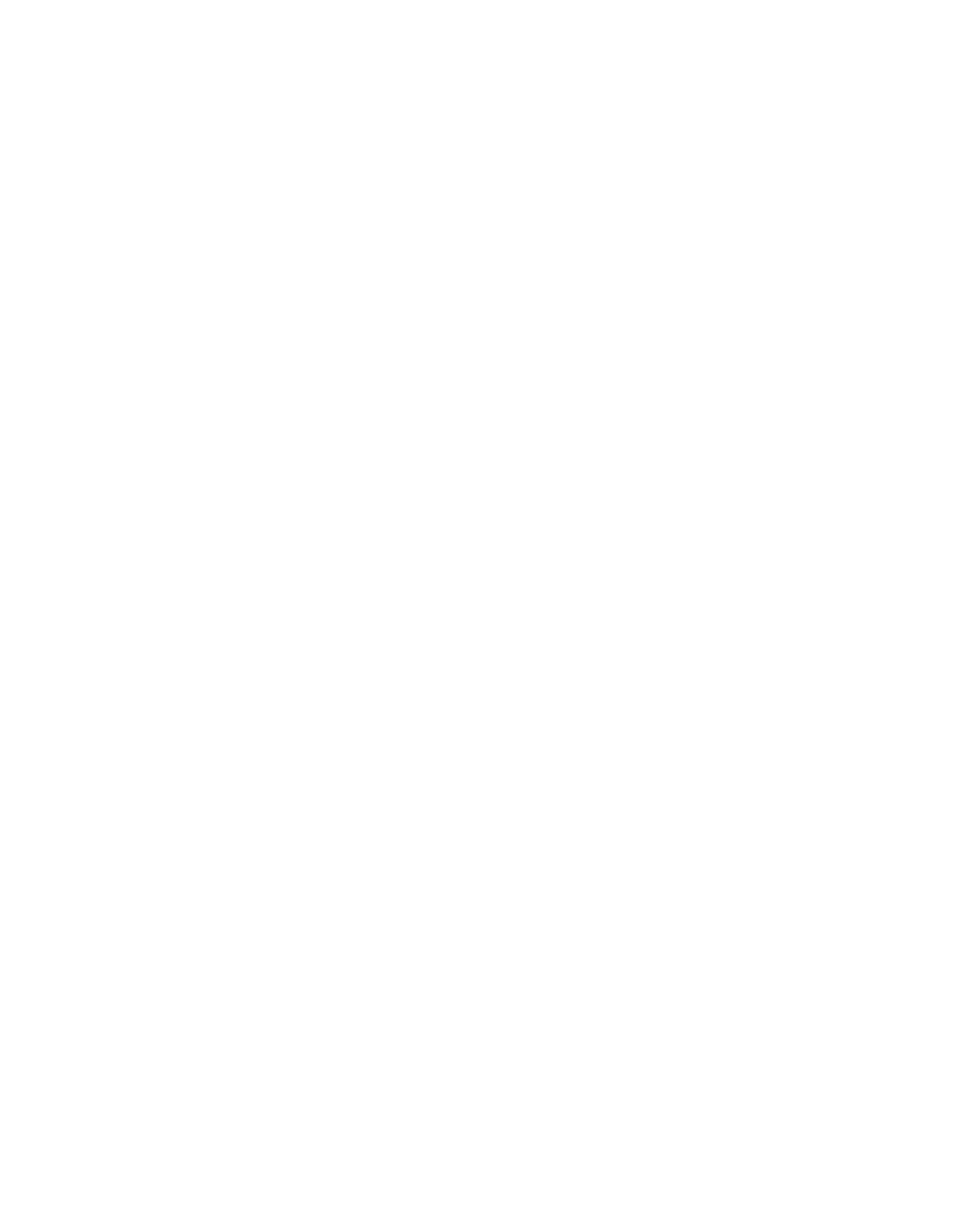# EHC-4Base-Scorecard: CHC076 - 06-28-16 - CHC 7 @ CIN 2<br>\* WP: Patton - LP: Hoover - Sv: - CHC rec 50-26 - Baez is Top Contributor in CHC win



|                |            |                  |                  |                |    |                         | CHC - 4BaseScore - Player 4Score by Batting Order<br>CHC076 - 06-28-16 - CHC 7 @ CIN 2<br>WP: Patton - LP: Hoover - Sv: - CHC rec 50-26 - Baez is Top Contributor in CHC win |    |                |                      |                      |  |  |
|----------------|------------|------------------|------------------|----------------|----|-------------------------|------------------------------------------------------------------------------------------------------------------------------------------------------------------------------|----|----------------|----------------------|----------------------|--|--|
|                |            |                  | <b>Bat Order</b> |                |    |                         |                                                                                                                                                                              |    |                |                      |                      |  |  |
| Player         | Team       | <b>Position</b>  | $\mathbf{1}$     | $\overline{2}$ | 3  | $\overline{\mathbf{4}}$ | 5                                                                                                                                                                            | 6  | $\overline{7}$ | 8                    | 9                    |  |  |
| Baez           | CHC        | SS               |                  |                |    |                         |                                                                                                                                                                              | 18 |                |                      |                      |  |  |
| Zobrist        | CHC        | 2B               | 16               |                |    |                         |                                                                                                                                                                              |    |                |                      |                      |  |  |
| <b>Bryant</b>  | CHC        | 3B               |                  |                | 11 |                         |                                                                                                                                                                              |    |                |                      |                      |  |  |
| <b>Rizzo</b>   | CHC        | 1B               |                  |                |    | 10                      |                                                                                                                                                                              |    |                |                      |                      |  |  |
| Heyward        | CHC        | RF               |                  | $6\phantom{a}$ |    |                         |                                                                                                                                                                              |    |                |                      |                      |  |  |
| Hammel         | <b>CHC</b> | PH               |                  |                |    |                         | $\overline{4}$                                                                                                                                                               |    |                |                      |                      |  |  |
| Lester         | CHC        | P                |                  |                |    |                         |                                                                                                                                                                              |    |                |                      | $\overline{\bf 4}$   |  |  |
| <b>Szczur</b>  | CHC        | CF-LF-CF         |                  |                |    |                         |                                                                                                                                                                              |    | 4              |                      |                      |  |  |
| Contreras      | CHC        | LF               |                  |                |    |                         | $\overline{\mathbf{3}}$                                                                                                                                                      |    |                |                      |                      |  |  |
| Coghlan        | CHC        | PH-LF            |                  |                |    |                         | $\blacktriangleleft$                                                                                                                                                         |    |                |                      |                      |  |  |
| <b>Ross</b>    | CHC        | $C$ (Err)        |                  |                |    |                         |                                                                                                                                                                              |    |                | $\blacktriangleleft$ |                      |  |  |
| <b>Russell</b> | CHC        | PH               |                  |                |    |                         |                                                                                                                                                                              |    |                |                      | $\blacktriangleleft$ |  |  |
| Montero        | CHC        | PH-C             |                  |                |    |                         |                                                                                                                                                                              |    |                |                      | $\bullet$            |  |  |
| Wood, T.       | CHC        | LF-Dsub-<br>P-LF |                  |                |    |                         |                                                                                                                                                                              |    |                | $\mathbf 0$          |                      |  |  |

Scorecard Sponsored By



**GO** - Meal and Fitness Tracker By Iolo

https://itunes.apple.com/us/app/go-meal-and-fitness-track-er/id785910082?mt=8

|               | CHC - 4Score Box - Player Totals<br>CHC076 - 06-28-16 - CHC 7 @ CIN 2<br>WP: Patton - LP: Hoover - Sv: - CHC rec 50-26 - Baez is Top Contributor in CHC win |                         |                |                |                 |                     |                |                |                      |  |  |  |  |  |
|---------------|-------------------------------------------------------------------------------------------------------------------------------------------------------------|-------------------------|----------------|----------------|-----------------|---------------------|----------------|----------------|----------------------|--|--|--|--|--|
| Player        | Team Position                                                                                                                                               | Batting<br>Order<br>Nbr | Credit For Run | PA Bases       | <b>BR</b> Bases | <b>Bases Pushed</b> | Player 4Score  | Appearances    | Productivity<br>Rate |  |  |  |  |  |
| Baez          | CHC SS                                                                                                                                                      | 6                       | 4              | 4              | 0               | 10                  | 18             | $\overline{7}$ | 2.571                |  |  |  |  |  |
| Zobrist       | CHC 2B                                                                                                                                                      | $\mathbf{1}$            | $\mathbf{1}$   | $\overline{7}$ | 3               | 5                   | 16             | $\overline{7}$ | 2.286                |  |  |  |  |  |
| <b>Bryant</b> | CHC 3B                                                                                                                                                      | 3                       | 1              | 3              | 5               | 2                   | 11             | $\overline{7}$ | 1.571                |  |  |  |  |  |
| <b>Rizzo</b>  | CHC 1B                                                                                                                                                      | $\overline{4}$          | $\mathbf 0$    | $\overline{4}$ | 3               | 3                   | 10             | $\overline{7}$ | 1.429                |  |  |  |  |  |
| Heyward       | CHC RF                                                                                                                                                      | $\overline{2}$          | $\mathbf 0$    | $\overline{2}$ | 2               | $\overline{2}$      | 6              | $\overline{7}$ | 0.857                |  |  |  |  |  |
| Hammel        | CHC PH                                                                                                                                                      | 5                       | $\mathbf 0$    | $\mathbf{1}$   | 3               | $\mathbf{0}$        | $\overline{4}$ | $\mathbf{1}$   | 4.000                |  |  |  |  |  |
| Lester        | CHC P                                                                                                                                                       | 9                       | $\mathbf{1}$   | 1              | $\Omega$        | 2                   | $\overline{4}$ | 3              | 1.333                |  |  |  |  |  |
| Szczur        | CHC CF-LF-                                                                                                                                                  | $\overline{7}$          | $\mathbf 0$    | $\overline{c}$ | 2               | $\mathbf{0}$        | $\overline{4}$ | $\overline{7}$ | 0.571                |  |  |  |  |  |
| Contreras     | CHC LF                                                                                                                                                      | 5                       | 0              | $\mathbf{1}$   | $\mathbf{1}$    | $\mathbf{1}$        | 3              | $\overline{4}$ | 0.750                |  |  |  |  |  |
| Coghlan       | CHC PH-LF                                                                                                                                                   | 5                       | 0              | $\mathbf{1}$   | 0               | $\mathbf 0$         | $\mathbf{1}$   | $\overline{2}$ | 0.500                |  |  |  |  |  |
| Ross          | CHC C (Err)                                                                                                                                                 | 8                       | 0              | $\mathbf{1}$   | $\mathbf 0$     | $\mathbf 0$         | $\mathbf{1}$   | 5              | 0.200                |  |  |  |  |  |
| Russell       | CHC PH                                                                                                                                                      | 9                       | $\mathbf 0$    | $\mathbf{1}$   | $\mathbf{1}$    | $-1$                | $\mathbf{1}$   | $\mathbf{1}$   | 1.000                |  |  |  |  |  |
| Montero       | CHC PH-C                                                                                                                                                    | 9                       | 0              | $\mathbf 0$    | $\mathbf 0$     | $\mathbf 0$         | $\mathbf 0$    | $\overline{2}$ | 0.000                |  |  |  |  |  |
| Wood, T.      | CHC LF-Dsu                                                                                                                                                  | 8                       | $\mathbf 0$    | $\Omega$       | $\mathbf 0$     | $\mathbf 0$         | $\mathbf 0$    | $\mathbf{1}$   | 0.000                |  |  |  |  |  |
| <b>Totals</b> |                                                                                                                                                             |                         | $\overline{7}$ | 28             | 20              | 24                  | 79             | 61             | 1.295                |  |  |  |  |  |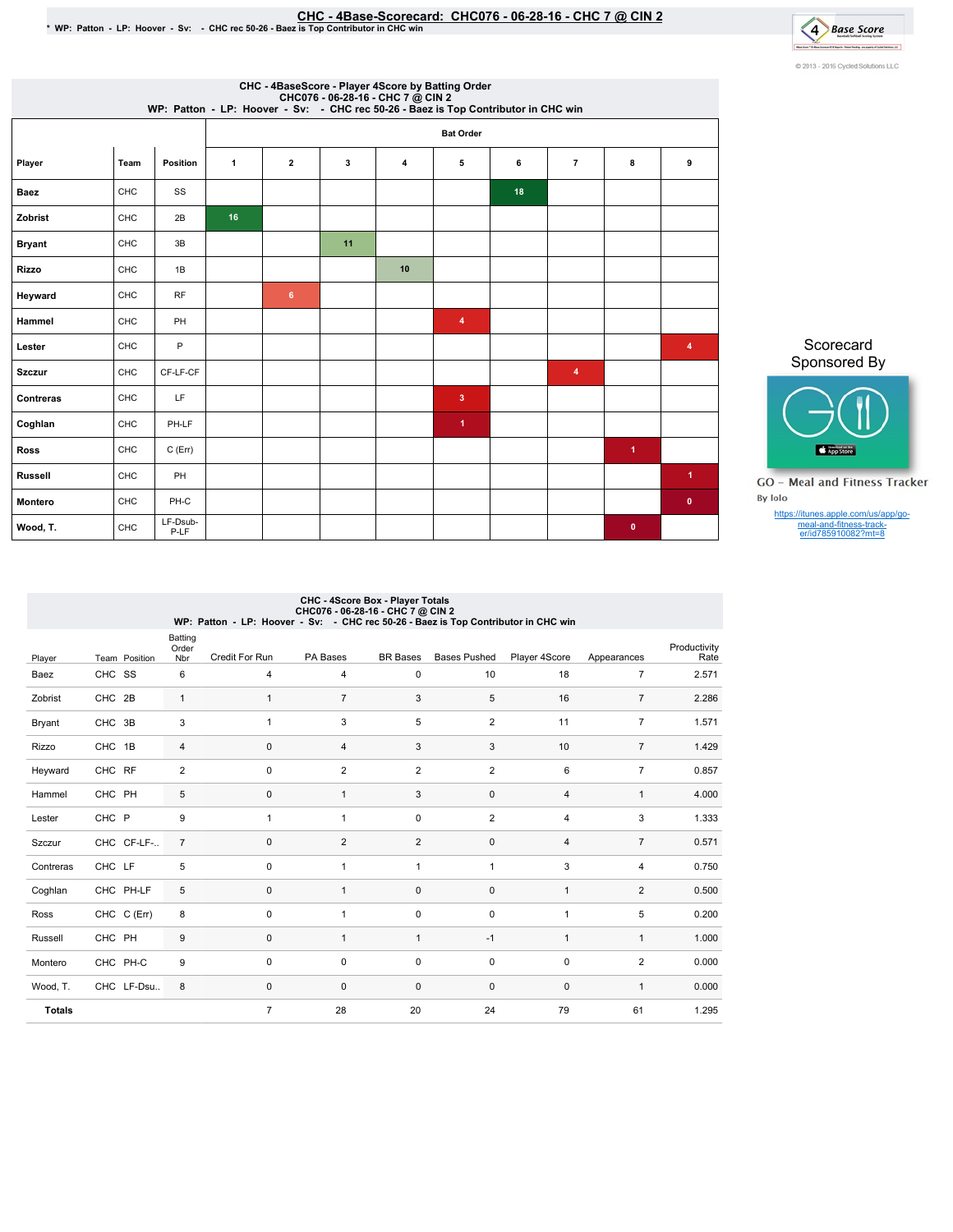| & + & %DVH6FRUH 300 NU 6FRUHE\%DWMQJ2UGHU<br>$8+8$ # 8,1<br>8+8 .<br>4+8 3DMMRQ /3 + RRYHU 6Y .8+8.UHF<br>%DH U 7RS & ROMMEXWRULQ & + & ZLQ |         |                              |           |  |  |  |  |  |  |  |  |  |  |
|---------------------------------------------------------------------------------------------------------------------------------------------|---------|------------------------------|-----------|--|--|--|--|--|--|--|--|--|--|
|                                                                                                                                             |         |                              | %DW2 UGHU |  |  |  |  |  |  |  |  |  |  |
| 300 HU                                                                                                                                      | 7HDP    | 3 RVIMRQ                     |           |  |  |  |  |  |  |  |  |  |  |
| %DH                                                                                                                                         | $8 + 8$ | 66                           |           |  |  |  |  |  |  |  |  |  |  |
| $=$ REULWV                                                                                                                                  | $8 + 8$ | $\%$                         |           |  |  |  |  |  |  |  |  |  |  |
| %U DQW                                                                                                                                      | $8 + 8$ | %                            |           |  |  |  |  |  |  |  |  |  |  |
| $5$ $\downarrow$ ] R                                                                                                                        | $8 + 8$ | $\%$                         |           |  |  |  |  |  |  |  |  |  |  |
| $+HZDUS$                                                                                                                                    | $8 + 8$ | 5)                           |           |  |  |  |  |  |  |  |  |  |  |
| $+DP$ PHO                                                                                                                                   | $8 + 8$ | $3+$                         |           |  |  |  |  |  |  |  |  |  |  |
| / HVMU                                                                                                                                      | $8 + 8$ | 3                            |           |  |  |  |  |  |  |  |  |  |  |
| 6] FJ XU                                                                                                                                    | $8 + 8$ | $8)$ () $8)$                 |           |  |  |  |  |  |  |  |  |  |  |
| & ROWHLDV                                                                                                                                   | $8 + 8$ | $\left( \frac{1}{2} \right)$ |           |  |  |  |  |  |  |  |  |  |  |
| & RJ KODQ                                                                                                                                   | $8 + 8$ | $3+7$                        |           |  |  |  |  |  |  |  |  |  |  |
| 5 RW                                                                                                                                        | $8 + 8$ | & (W)                        |           |  |  |  |  |  |  |  |  |  |  |
| 5 XVVHO                                                                                                                                     | $8 + 8$ | $3+$                         |           |  |  |  |  |  |  |  |  |  |  |
| 0 RQMMUR                                                                                                                                    | $8 + 8$ | $3 + 8$                      |           |  |  |  |  |  |  |  |  |  |  |
| : RRG 7                                                                                                                                     | $8 + 8$ | $\prime$ ) ' VXE<br>3/       |           |  |  |  |  |  |  |  |  |  |  |



<u>KWOSY WACHYDSSON FRP XYDSSJR</u><br>PHDODOGILWOHNYWOFN<br>HULG "PW"

|                 |                   |                    |                          | $8 + 8$<br>$8 + 8$ | 6 FRUH%R[ 300\HU7RWDOV<br>$8+8$ # $8,1$ |                                  |                                     |              |             |
|-----------------|-------------------|--------------------|--------------------------|--------------------|-----------------------------------------|----------------------------------|-------------------------------------|--------------|-------------|
|                 |                   |                    | : 3 3DWRQ / 3 + RRYHU 6Y | $8+8$ UF           |                                         |                                  | %DH IV 7RS & ROMMEXWRULQ & + & Z LQ |              |             |
|                 |                   | %DWKQJ<br>$2$ LGHU |                          |                    |                                         |                                  |                                     |              | 3 URGXFWYUW |
| 30 NU           | 7HDP 3RVMRQ       | 1 EU               | & UHGLV) RU5 XQ          | 3\$ %DMHV          |                                         | %5 %DVHV %DVHV3XVKHG 300 HU6FRUH |                                     | \$SSHDUDGFHV | 5 DM        |
| %DH             | $&+8.66$          |                    |                          |                    |                                         |                                  |                                     |              |             |
| $=$ REUMV       | $& 8 + 8$ %       |                    |                          |                    |                                         |                                  |                                     |              |             |
| %UDQW           | $& 8 + 8$ %       |                    |                          |                    |                                         |                                  |                                     |              |             |
| $5 \text{ H}$ R | $8 + 8$ %         |                    |                          |                    |                                         |                                  |                                     |              |             |
| $+HZDIB$        | $8+8$ 5)          |                    |                          |                    |                                         |                                  |                                     |              |             |
| $+DPPHO$        | $&+8$ 3+          |                    |                          |                    |                                         |                                  |                                     |              |             |
| / HMMU          | $8 + 8$ 3         |                    |                          |                    |                                         |                                  |                                     |              |             |
| 6] FJ XU        | $8+8$ $8)$ /)     |                    |                          |                    |                                         |                                  |                                     |              |             |
| & ROWHUDV       | $8+8$ ()          |                    |                          |                    |                                         |                                  |                                     |              |             |
| & RJKODQ        | $8+8$ 3+ /)       |                    |                          |                    |                                         |                                  |                                     |              |             |
| 5 RW            | $8+8$ & $(W)$     |                    |                          |                    |                                         |                                  |                                     |              |             |
| 5 XVVHO         | $8 + 8$ 3+        |                    |                          |                    |                                         |                                  |                                     |              |             |
| 0 RQMUR         | $& 8 + 8 & 3 + 8$ |                    |                          |                    |                                         |                                  |                                     |              |             |
| $:$ RRG $7$     | $8+8$ /) ' VX     |                    |                          |                    |                                         |                                  |                                     |              |             |
| 7RWDOV          |                   |                    |                          |                    |                                         |                                  |                                     |              |             |
|                 |                   |                    |                          |                    |                                         |                                  |                                     |              |             |

 $8+8$  #  $8,1$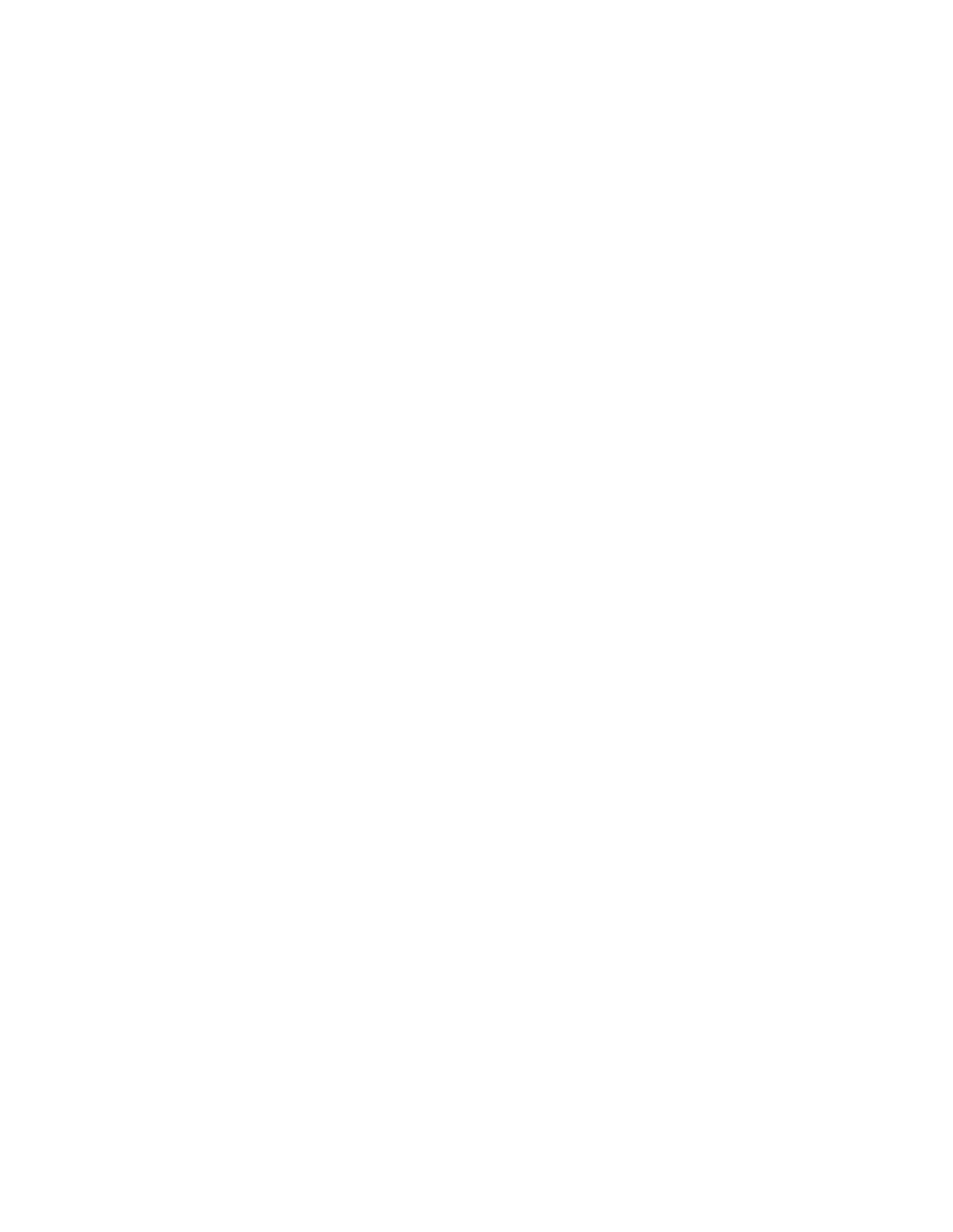#### Bat Order | Player | Inning | PlayText | LOBStatus Credit For Run PA Bases BR Bases Bases Pushed Player 4Score 1 Zobrist 01 .HomeRun LF 03 7.Double Left on 2nd 05 K 08 K 10 4-3 ProdOut 12 4-3 15 Walk **Player Totals** 2 Heyward 01 K 03 K 05 K 08 6 10 Walk Left on 1st 13 5-3 15 9.Single+FO'd-3-2 **Player Totals** 3 Bryant 01 6-3 04 7 06 | Walk Left on 3rd 08 | Walk Left on 1st 10 2 13 K 15 7.Single **Player Totals** 4 Rizzo 01 K 04 9 06 7.Single +DP'd-4-6-3 08 6 11 Walk+FO'd-3-6 13 | 3-Error | Left on 1st 15 Walk (IBB) **Player Totals** 5 Contreras 02 K 04 8.Single +2ndBalk Left on 2nd 06 4-6-3-DP 09 4-3 **Player Totals** Coghlan 11 3-6-FO(Bunt) Lefton1st 13 5 **Player Totals** Hammel 15 3-2-FO **Player Totals** 6 Baez 02 1-3 04 6 06 3 09 8 11 K 14 4 15 .HomeRun CF (GS) **Player Totals** 7 | Szczur 02 9 05 7.Double 07 K 09 4-3 11 4-3 14 6-3 15 8 **Player Totals** 8 Ross 03 4-3 05 7 07 K 10 Walk+FO'd-3-6 12 5-3 **Player Totals** Wood, T. 14 7 **Player Totals** 9 Lester 03 K 05 8.Single Left on 1st 07 K **Player Totals** Russell 10 3-6-FO (Bunt) Left on 2nd **Player Totals** Montero 12 6-3 15 9 **Player Totals Grand Total** 1 4 0 4 9 0 0 2 0 2 0 0 0 0 0 0 0 0 0 0 0 0  $0 \qquad 0 \qquad 0 \qquad 1 \qquad 1$ 0 0 0 0 0 0 0 1 3 0 4 1  $\left| \frac{1}{2} \right|$   $\left| \frac{3}{2} \right|$   $\left| \frac{5}{2} \right|$   $\left| \frac{16}{2} \right|$ 0 0 0 0 0 0 0 0 0 0 0 0 0 0 0 0 0 0 0 0 0 0 0 0 0 0 1 0 1 0 0 0 0 0 0 0 1 2 2 5 0 2 2 2 6 0 0 0 0 0 0 0 0 0 0 0 0 0 1 2 0 3 0 0 1 0 1 0 0 0 0 0 0 0 0 0 0 0 0 1 1 3 2 7 1 3 5 2 11 0 0 0 0 0 0 0 0 0 0 0 0 0 1 0 1 2 0 0 0 0 0 0 0 0 0 1 0 0 0 1 0 1 3 2 6  $\boxed{0}$  4  $\boxed{3}$   $\boxed{3}$   $\boxed{10}$ 0 0 0 0 0 0 0 1 1 0 2  $0 \qquad 0 \qquad 0 \qquad 1 \qquad 1$ 0 0 0 0 0 0  $\boxed{0}$  1  $\boxed{1}$   $\boxed{1}$   $\boxed{3}$ 0 0 1 0 1 0 0 0 0 0 0  $\boxed{0}$  1  $\boxed{0}$   $\boxed{0}$  1 0 1 3 0 4 0 1 3 0 4 0 0 0 0 0 0 0 0 0 0 0 0 0 0 0 0 0 0 0 0 0 0 0 0 0 0 0 0 0 0 0 0 0 0 0 0 4 4 0 10 18  $\frac{4}{9}$   $\frac{10}{10}$   $\frac{18}{10}$ 0 0 0 0 0 0  $0 \qquad \qquad 2 \qquad \qquad 2 \qquad \qquad 0 \qquad \qquad 4$ 0 0 0 0 0 0 0 0 0 0 0 0 0 0 0 0 0 0 0 0 0 0 0 0 0 0 0 0 0 0 0 2 2 0 4 0 0 0 0 0 0 0 0 0 0 0 0 0 0 0 0 0 0 0 0 1 0 1 0 0 0 0 0 0  $\Omega$  1 0 0  $\Omega$  1 0 0 0 0 0 0 0 0 0 0 0 0 0 0 0 0 0 1 1 0 2 4 0 0 0 0 0 0 1 1 0 2 4 0 1  $1$  1  $-1$  1  $\boxed{0}$   $\boxed{1}$   $\boxed{1}$   $\boxed{1}$   $\boxed{1}$ 0 0 0 0 0 0 0 0 0 0 0 0 0 0 0 0 0 7 28 20 24 79 Detail by Bat Order/Player

### CHC - 4Base-Scorecard: CHC076 - 06-28-16 - CHC 7 @ CIN 2

\*WP:Patton-LP:Hoover-Sv: -CHCrec50-26-BaezisTopContributorinCHCwin